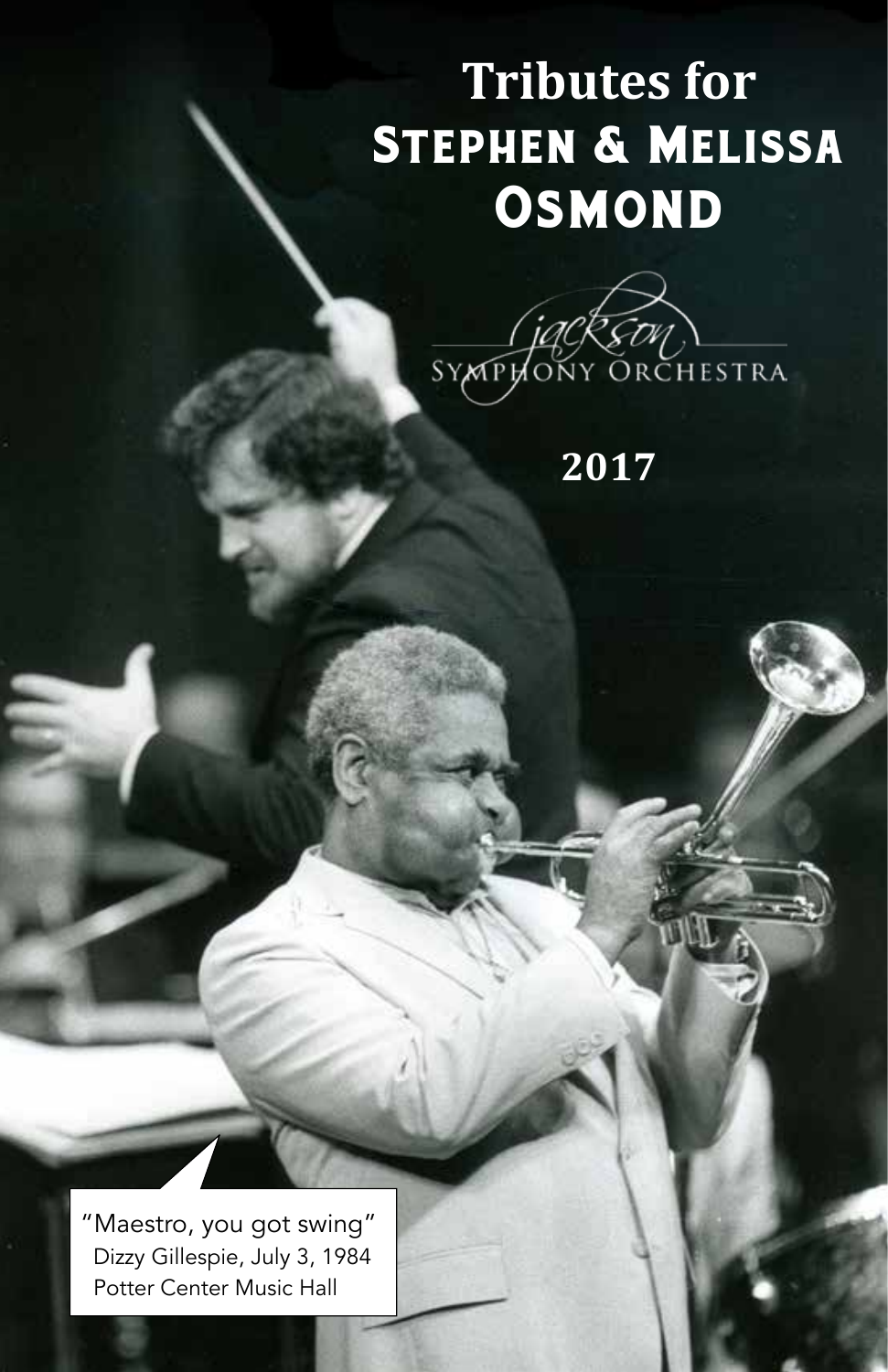

#### Jesus Alfonzo

When my wife, my children and I moved to the beautiful State of Michigan in August of 1997, our purpose was the culmination of my doctoral studies at Michigan State University. We never thought that in the city of Jackson, a place where we lived for two and a half years, we would find a man and his family to give us guidance, help and generosity for the beginning of our future life in the United States. I met Stephen in October of that year when I played for the first time in the viola section of the Jackson Symphony Orchestra, and since that first meeting until today, we, the Osmond's and Alfonzo's have become a larger family, full of love, affection, understanding and sincerity.

Stephen: Today, when you successfully complete your mission as educator, promoter of music, and musical director with the Jackson Symphony Orchestra, your musicians, your friends and your audience, we only have words of thanks and admiration for your work, for your struggle and your constancy in the search of the best for this Michigan community.

*Assoc. Professor of Music in Viola, Chamber Music & Music History; Stetson University*



#### Bruce Brown

Stephen, over three decades ago you asked me to compose a piece of music based on the words of Martin Luther King, and writing *Legacy of Vision* changed my life. Your willingness to take a chance then, and your receptive spirit toward all the pieces I had the privilege to write for the orchestra, gave me the safe and encouraging place that all creative artists need.

You never stopped working to make the JSO an integral part of our community, and that effort has paid huge dividends. You and Missy have provided so many thrilling moments for those of us lucky enough to be in the audience. There are many I will remember, like the

stunning performance of *Tosca*, with your powerful interpretation and her soaring voice.

Our lives are much richer because of the music, the joy, the meaning and the beauty you have brought to us. Mille grazie my dear friend!

*JSO Composer in Residence; Professor of Music and Music Department Chair - Spring Arbor University*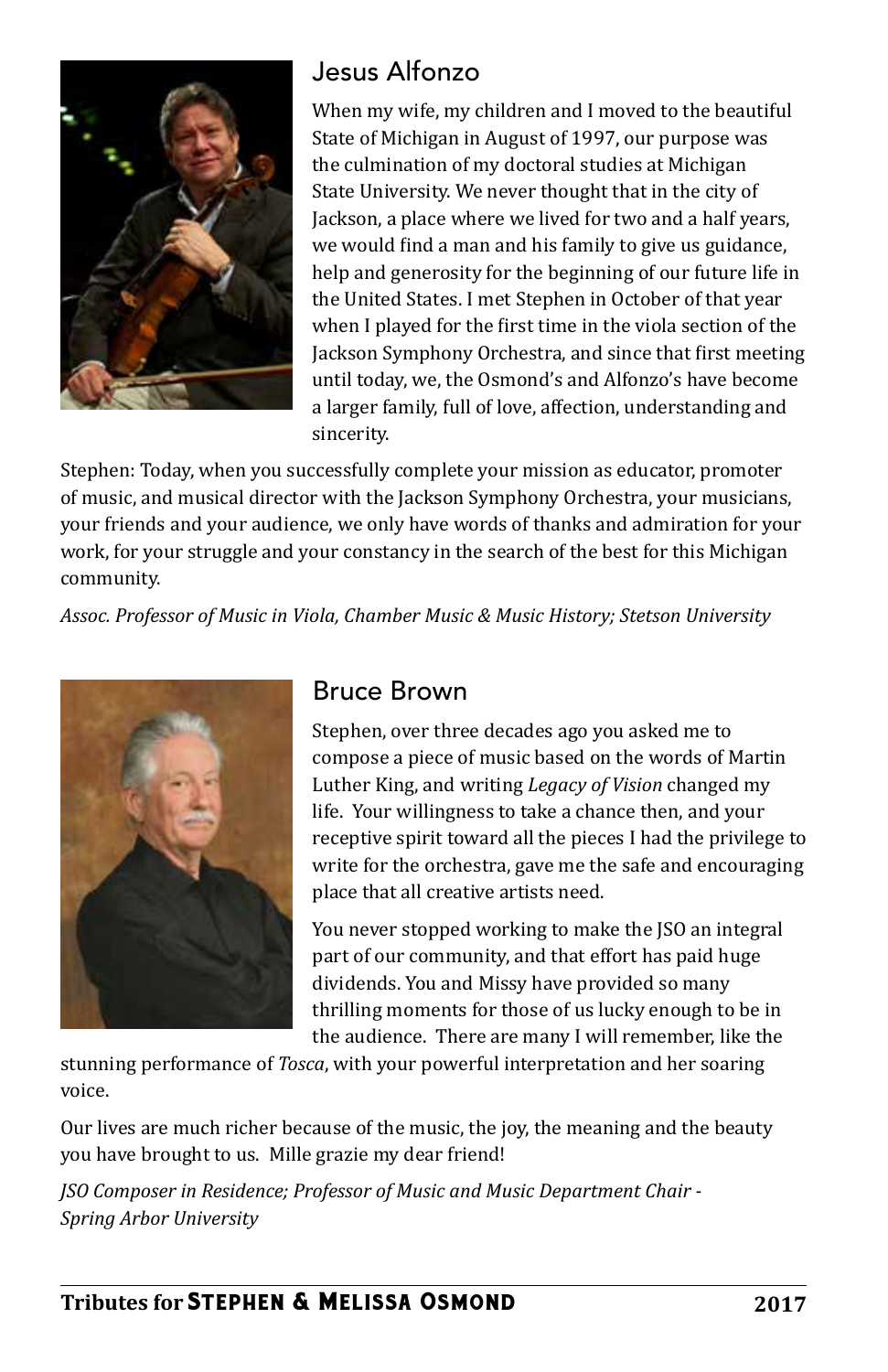### Jan Butterfield Brown

The years of having a different conductor for each season or each concert were unsettling. Then you and Missy came along with new ideas, inspiration and a wealth of musical and business knowledge.

The first night you came to the JSO rehearsal. I remember thinking, "Wow cute. I hope he is as good a conductor as he is good looking". And you turned out to be that and more.

I remember the day I told you I would no longer organize and prepare food for rehearsals. You were devastated and said" What!! One of the reasons we draw musicians from other communities is because of your food." How sweet. However, you understood when I said I would rather spend time practicing. You were also understanding when it came to me bringing my grandbaby to work in an infant seat.

Stephen, I can't thank you enough for giving me a chance to share my music with the JSO for all these years. The orchestra has always been a constant in my life and the friendship with you and Missy will continue to hold a special place in my heart

*Long Time JSO Member and Supporter*

### John Cross

Truly Unique, Stephen demonstrates the classic traits of an "artist" including the ones we enjoy and those we learn to accept. Yet he somehow maintains a strong dose of "common sense" and practicality which he applies to issues resulting in great success for the JSO and his professional career. Thank You Stephen, for all your contributions to better our lives.

*Past JSO Board Chair; Financial wizard and entrepreneur*

## Joan Cummings

My words cannot adequately express the appreciation and love I have for Stephen Osmond, both as the Conductor of all the beautiful music performed by the Jackson Symphony and the Executive Director who has supported, humored and occasionally irritated me these past 16 years.

*JSO Business Manger*





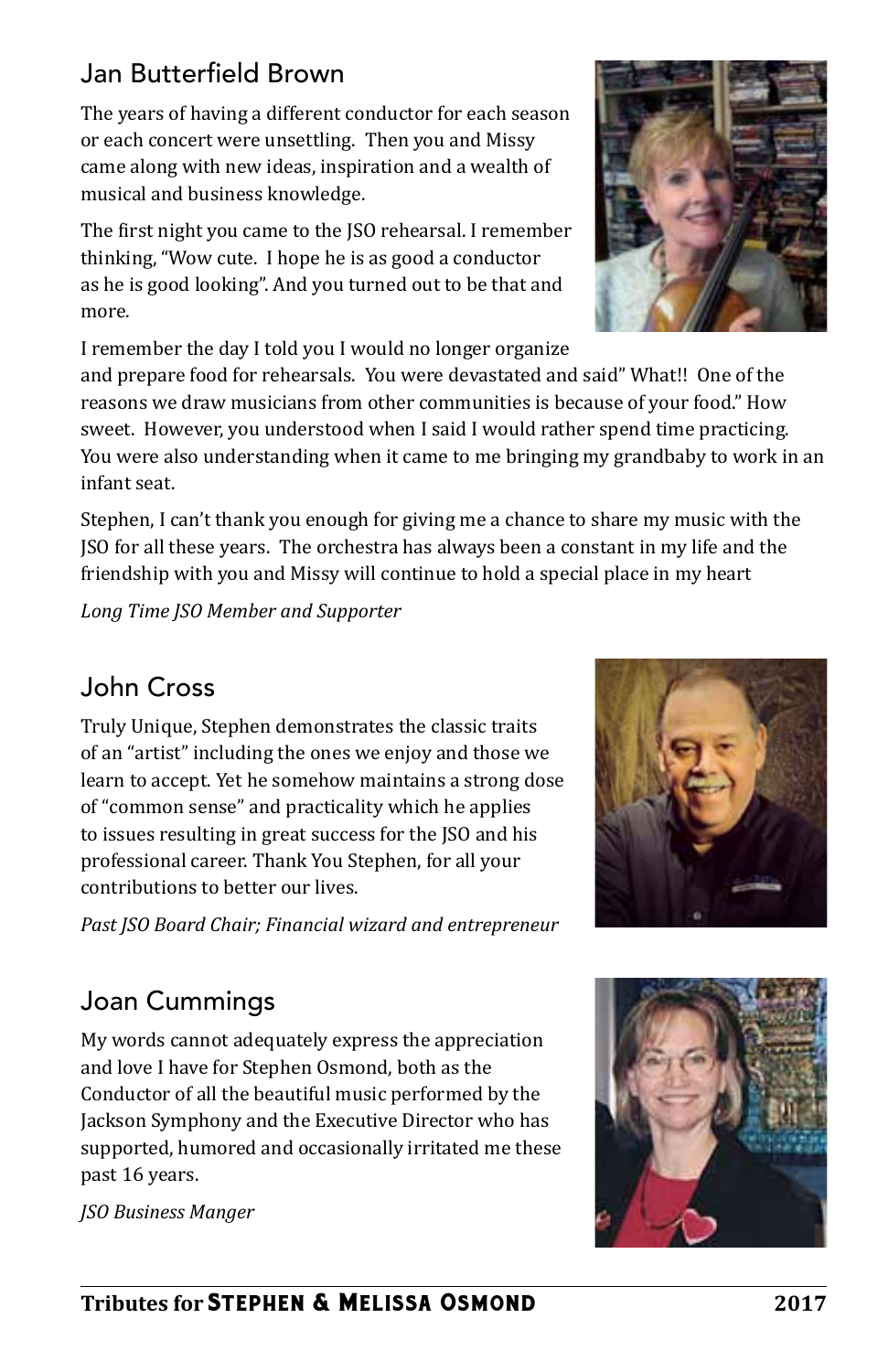

#### Robert C. Davey

Steve Osmond's tenure as Music Director of the Jackson Symphony Orchestra has been a blessing to all who love good music. Beyond that, Cynthia and I have enjoyed our friendship with Steve, Missy and their children. They are all remarkably talented, charming people.

*Emeritus Assistant Professor of Political Science, Retired Dean of Arts & Humanities, Jackson Community College*



## Rick Davies

I have been involved in one arts organization or another almost continuously for over fifty years. As an arts producer, performer, administrator, board member and funder I have dealt with artist managers of small organizations. Of that group there has been one, only one, artist-manager who was outstanding artistically, administratively and as a fund raiser: Stephen Osmond. The JSO will miss his talent and leadership. I will miss it, the community will miss it.

*Former President, Comerica Bank, Jackson Former JSO Board Chair*



# Carl English

Stephen - Secondary to the importance of your friendship is the gift of the talents which you and Missy have shared with the Jackson community. Although I had always been impressed with the long success of the JSO and your incredible tenure, after moving to Columbus, Ohio, the realization of your talents and achievements became even more vivid. I was on the search committee, there, for a new music director and after reviewing a hundred, or more, resumes, I realized how truly remarkable it has been for an orchestra and music director, in these times, to have achieved such prolonged success in the Jackson community. Clearly, the distinguishing difference, for the

JSO, has been the combination of your artistic, leadership and organizational talents. I trust that you and Missy will continue to share your gifts with the community, as well as your friendship, for many years to come.

*Retired President, Gas Div., Consumers Energy; Former Chair, JSO Board of Directors*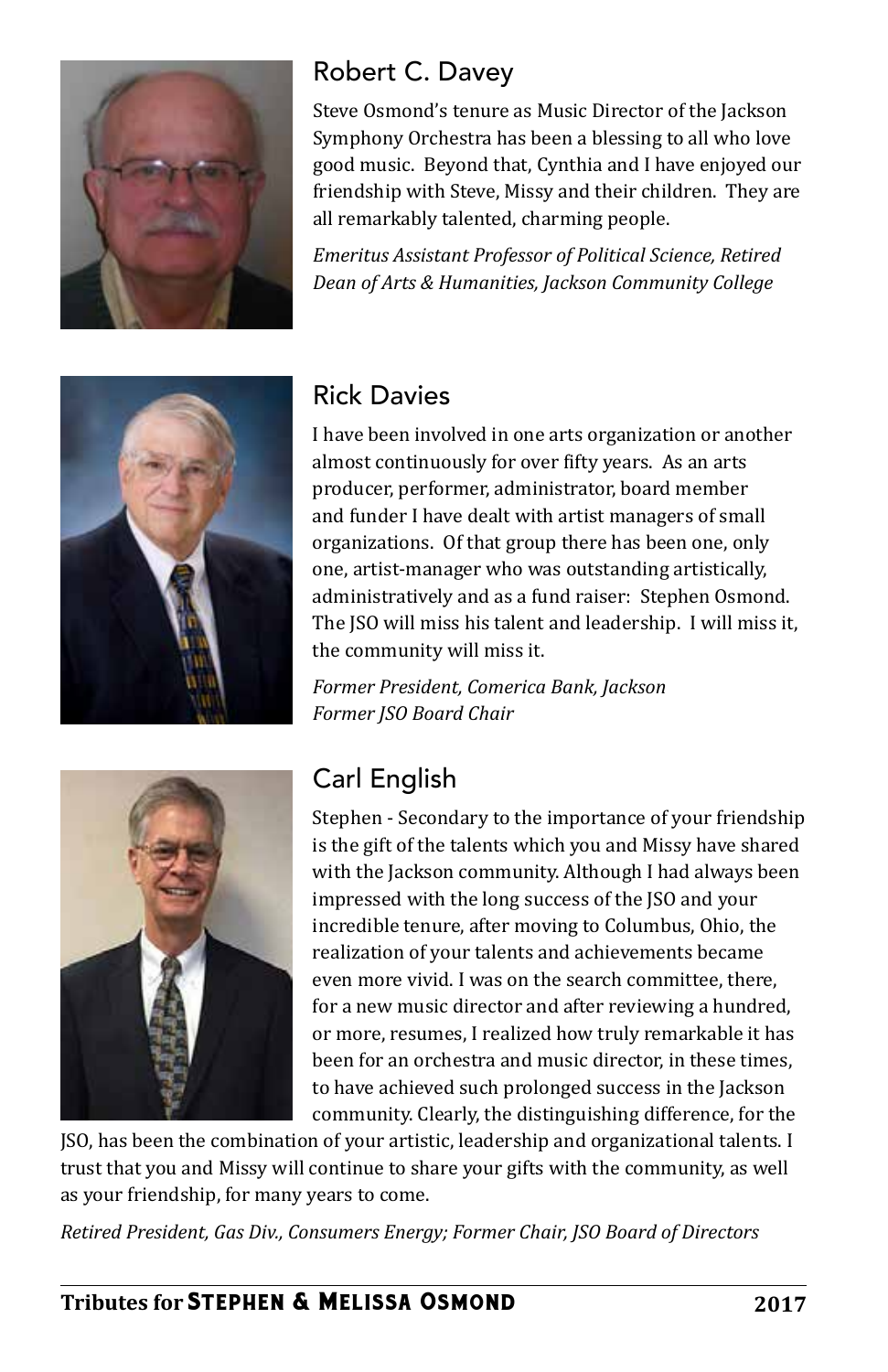#### Tom Evanson

I have had the good fortune to work with Steve Osmond for over 20 years. I think it is fair to say that the combination of his passion, skill, energy, vision, resourcefulness and effort on behalf of the Jackson Symphony Orchestra and Community has been nothing short of amazing. The Community of Jackson and the Jackson Symphony Orchestra are significantly better-off culturally, financially and structurally due to his efforts. Happy Retirement Steve.

*President, TKT Consulting, Inc.; Former JSO Board Chair*



## Georgia Fojtasek

"We also have a Conductor in Residence and a fine Symphony Orchestra for a community our size." In moving to Jackson in 1989, little did Travis and I know how much this added "sales message" would come to mean to us over the years.

Stephen and Missy have given us the gift of their talents while also amazing us with the array of guest artists who are their friends and colleagues, and perform in Jackson because of respect for the Osmonds. This alone, would be enough, yet being the caring people they are, Stephen and Missy have invested in the community and enhanced our quality of life.



Stephen and Missy have loved us. And our love for them is returned ten-fold.

*President and Chief Executive Officer, Henry Ford Allegiance Health*

### Paul Ganson

All the supporters of the Jackson Symphony Orchestra: its musicians, its leaders, its listeners, its contributors and its patrons have now the enviable task of continuing the forty year tradition of the Osmond Era, insuring thereby its ever-burgeoning future.

*Detroit Symphony Member Premiere Advocate for American Orchestras*

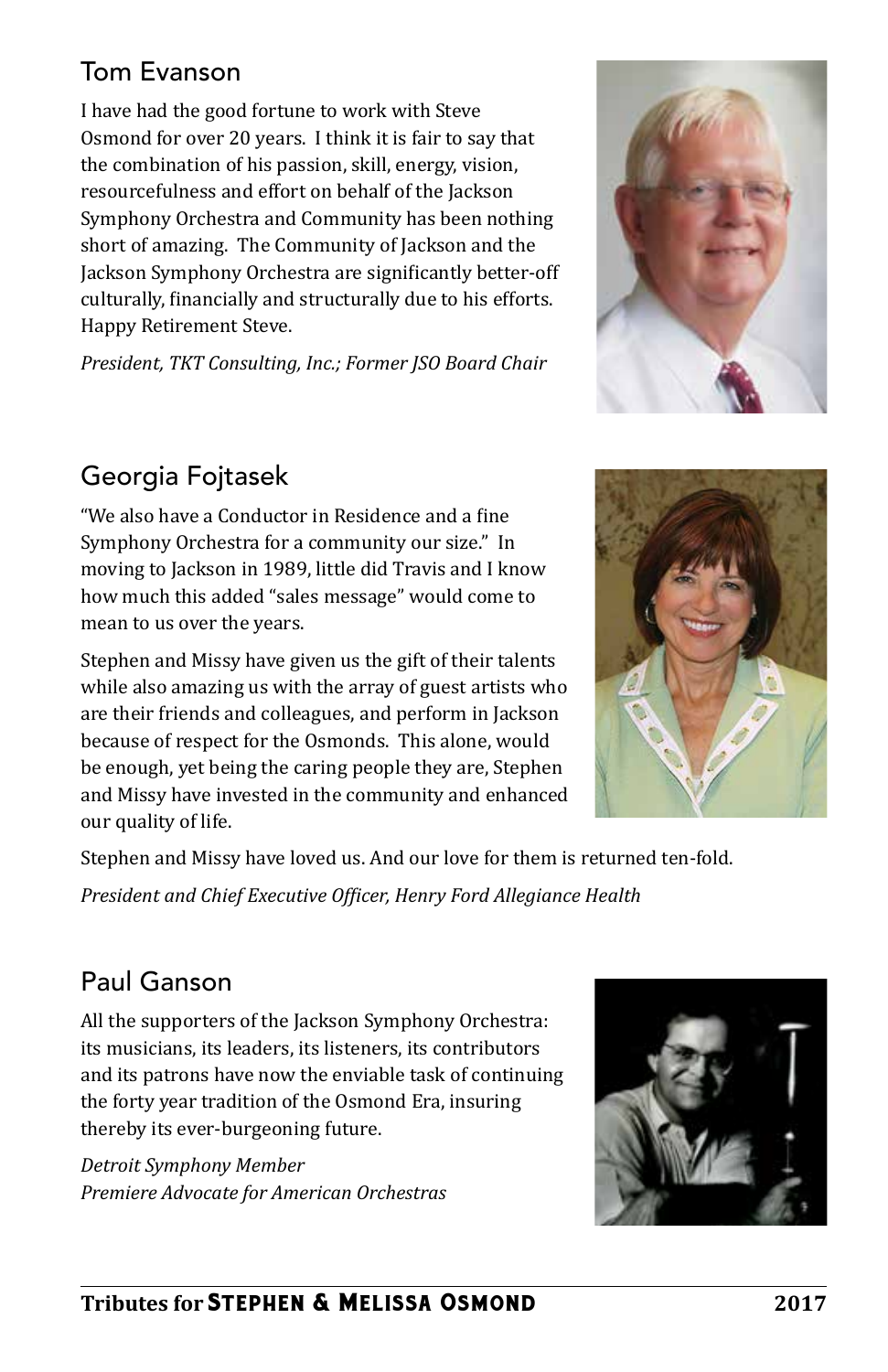

### Arthur Greene

My friend Stephen Osmond is the most passionate musician I know. Playing with him has been memorable every time, especially considering what has been happening with the classical music world in general; I perceive typical modern performances as standard and washed out - perfect, but lacking in meaning. Not so with Stephen! He gets to the heart of the music, and brings it to vivid life! Thank you, Stephen.

*Professor of Piano, University of Michigan Gold Medal winner, William Kapell and Gina Bachauer International Piano Competitions*



### Ron Griffith

Stephen has enriched our lives during his tenure at the Jackson Symphony Orchestra in so many ways one finds it a challenge to list them all. When first meeting him I was struck by his passion for the arts and how it benefits and enhances the individual. Stephen's ability to steer the orchestra in its creative programming, recording ventures, education and outreach activities, have indeed placed our community in an envious position.

When one looks at conductors who excel in their positions, they are respected for their talent and skill but first and foremost, their abilities to inspire not only the musicians but also the audiences. Stephen has done that

for us! Our community continues to benefit from his vision for and value of an arts organization like the JSO and how it enhances the individual but also the economic impact on our community.

It has been an honor, joy and blessing to have served Stephen as a board member and chair emeritus of the Jackson Symphony Orchestra. Stephen truly exemplifies the title "Maestro", defined as a title of extreme respect.

In the words of Bob hope, "thanks for the memories" of your 40 years of leadership. You have and continue to enrich our lives………wishing you the best!

*Special Assistant to President-External Relations, Spring Arbor University*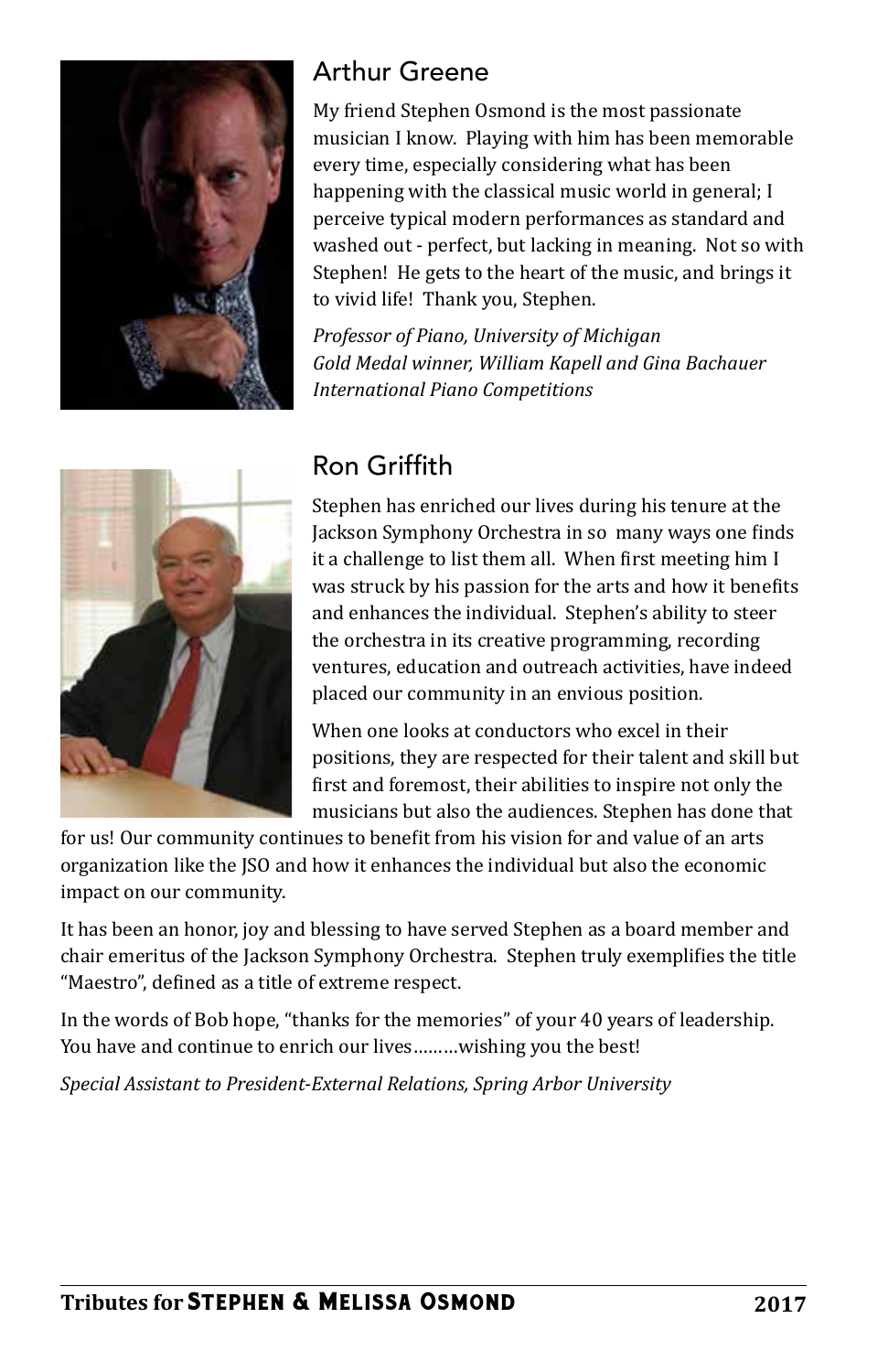## Arthur Henrie

Steve Osmond is very talented musician in addition to being an astute business entrepreneur.

He has produced a product high in entertainment, a stellar source of musical education, and a most valuable asset to Jackson and the surrounding area. All this must be preserved and continued for as long as possible.



*Former CEO of CISCO; Long Time JSO Board Member*

## Diane Martin Johncock

No mere collection of words can adequately cover the scope of the importance Stephen has been to the life of the JSO. As one who was part of the rag tag handful of music teachers and local musicians, rehearsing in a Jr. High band room when he came aboard, I can only gratefully marvel at the growth, the enlarged community presence, the financial stability, and the excellent standard of music performance he developed and maintained over the past four decades. And, while doing that, he managed to keep the "community" spirit alive within the symphony, making rehearsals fun and enjoyable, as well as productive. He builds a relationship with his players, which inspires them to reach beyond their limitations to produce amazing performances for him.

It has been a great ride. A ride I feel privileged to have been on, and a ride I shall surely, surely miss.

*Retired Classroom & Music Teacher; Member of the JSO since 1976 (41 years)*

# Donna Lake

I have to admit, that there was a time when I did not care to listen to classical music. Then, some 25 years ago, Stephen and Missy came into our lives, and taught me how diverse and magical classical music is. Now, our entire family has turned into solid music lovers of all genres! The Lake Family would like to wish Stephen and Missy many years of happiness as they take leave of the JSO, and we look forward spending fun filled days together with them as the work load lessens for each of us.

*Jackson Public Schools Outstanding Educator of the Year, 2002 Past President of the Jackson Symphony Guild, 2011-13*

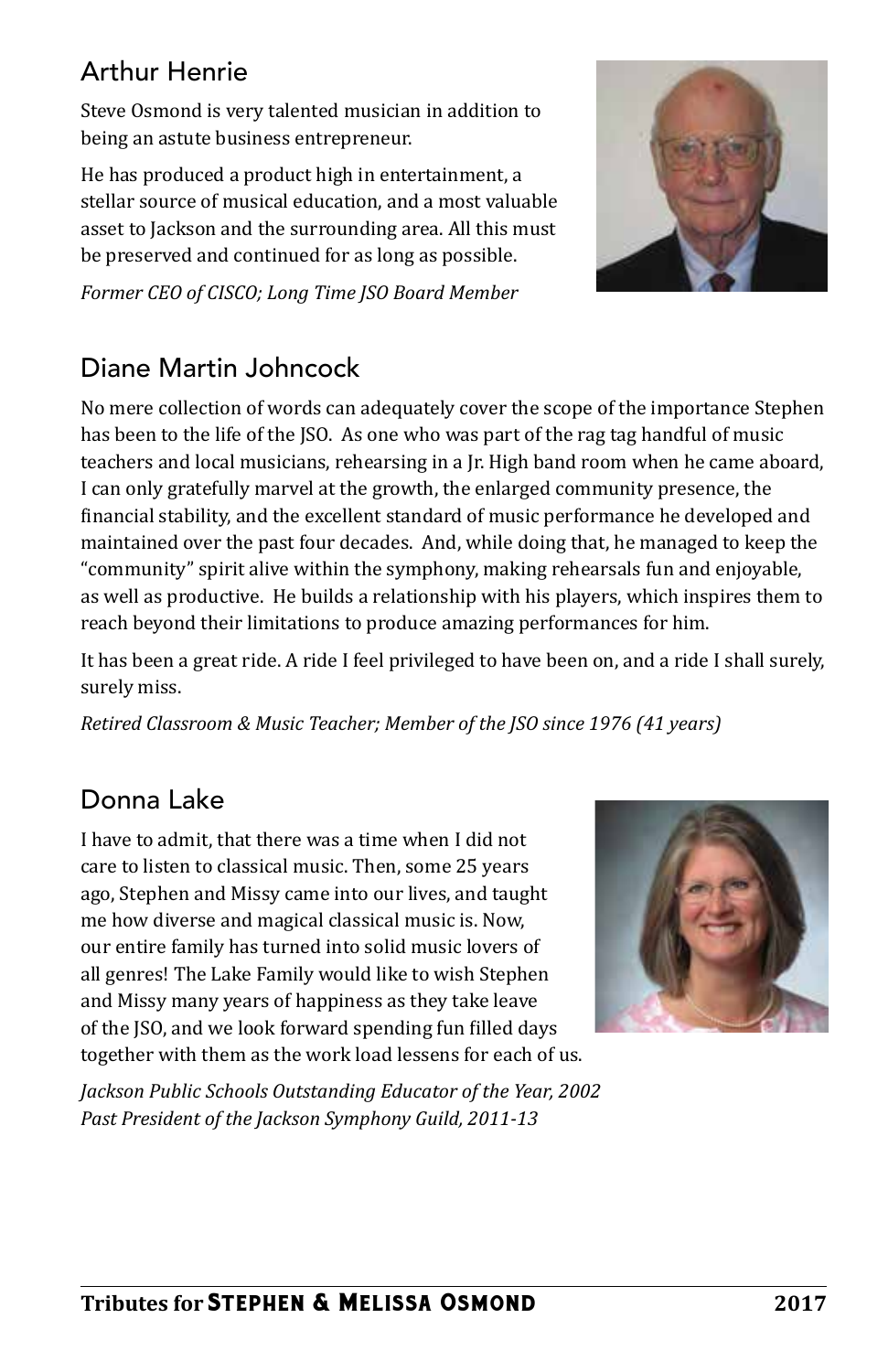

## Bob LaZebnik

Stephen Osmond's passion for music has been a positive force in Jackson's cultural life for the last 40 years. He has been a catalyst for progress in Jackson County serving on the JPS school board for 8 years. While other great orchestras folded over the decades for lack of funding and audience, the JSO grew in size, stature and sold-out seasons under Stephen's baton.

One of Osmond's strengths is programming music for concerts. His creative seasons have educated JSO patrons in classical music, introduced them to live opera and ballet, to the works of local artists and composers, and to world-class musicians.

Stephen is blind to race, gender, sexual orientation, and immigrant status. Although he has a laser focus on skill and the professionalism of JSO musicians, he treats them with kindness and respect. Maestro Osmond organizes massages during rehearsals, supper before rehearsals and concerts.

His considerable people skills have attracted competent professionals to the JSO board, and have transferred ownership of the JSO to the people of Jackson. The JSO audience has responded by opening their homes to post-concert parties where listeners and musicians meet.

Stephen Osmond has created positive change in the community. With his very talented wife, Melissa who is a stunning performer in her own right, they continue to work to make Jackson a wonderful place to raise a family. He and Missy are great hosts and party guests and a loyal friend to many. And did you know this Eagle Scout directed Meryl Streep and performed on stage with Sigourney Weaver at Yale?

*Former CEO, Airmaster Fan; Real Estate Mogul*



### Louis Magor

Congratulations to the J.S.O.'s Maestro Extraordinaire. I've had the privilege of conducting the orchestra several times over the last four decades, and have always admired Stephen's devotion to excellence, both musical and managerial. His taste is impeccable, and his inventive programing have become a hallmark of this fine ensemble.

*Conductor, Pianist, Impresario and Teacher Seattle, Washington*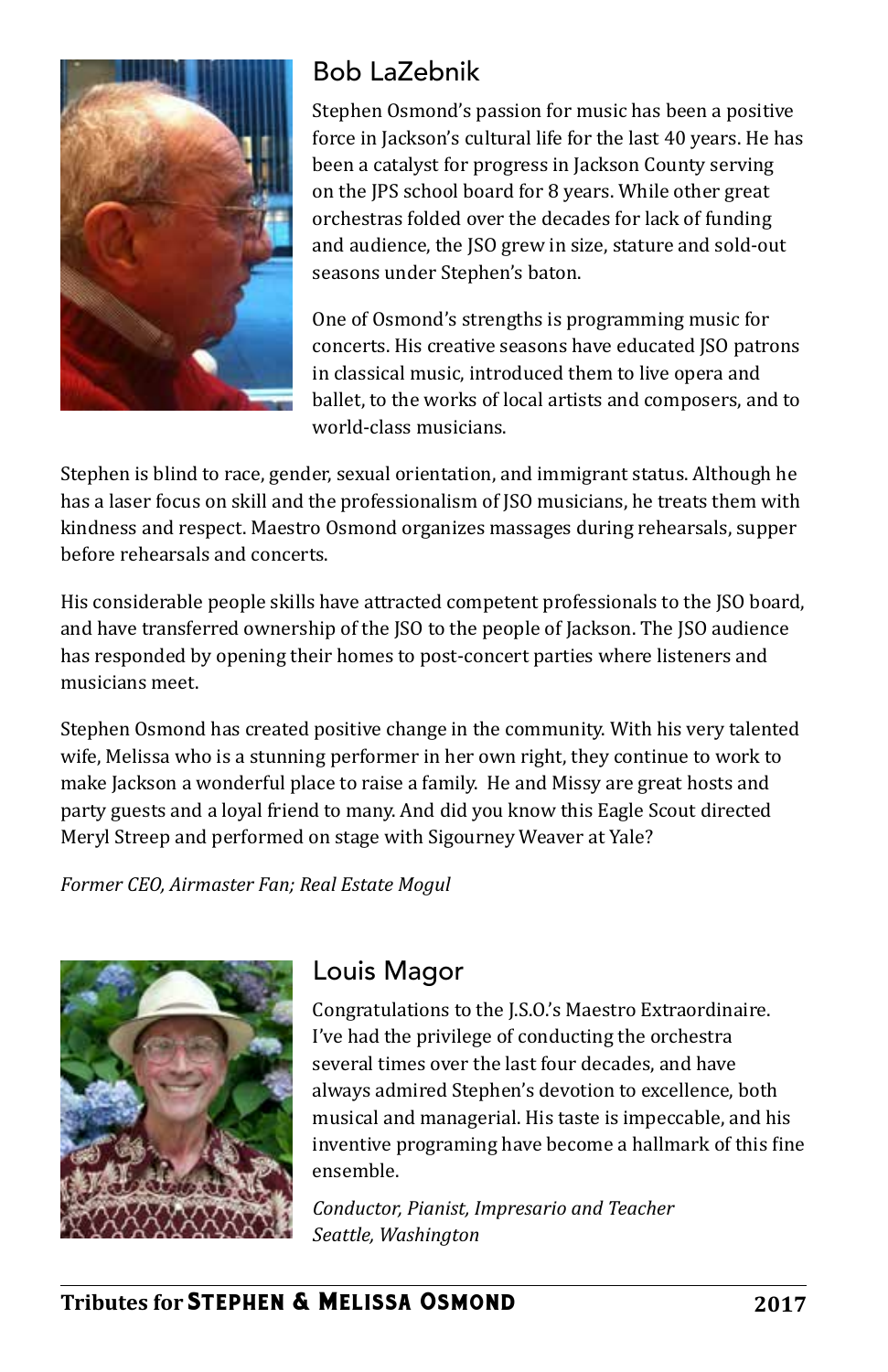### Phil Mason

It was my good fortune to have played in the Jackson Symphony Orchestra during all of Stephen Osmond's tenure. In over a thousand rehearsals and hundreds of concerts I had the opportunity to experience Steve's great gift for creating an atmosphere in which music making can be both meaningful and fun. Year by year he increased the performance level of the orchestra and as a result was able to program works that previously would not have been possible. He also stretched the minds and ears of both orchestra and



audience to accept non-traditional works, without forgetting the standard classical repertoire. He deserves a huge amount of gratitude and respect for all he has done.

I am particularly grateful for the relationship which Steve helped develop between the JSO and Albion College, sharing concerts and giving our students the chance to experience more of the great musical literature.

Steve and Missy Osmond have been a major part of Coral's and my life for the past forty years, giving us countless musical high points and a personal friendship which we greatly appreciate. We wish them continued success and happiness in the years ahead and hope to see them often, using their exceptional talents in service to the community.

*Concertmaster Emeritus, Jackson Symphony*

## Dani Meier, PhD, MSW

I've had the pleasure of knowing Stephen since the 1970s when he studied conducting with my father, Gustav, at Yale University. As my father moved west to Rochester's

Eastman School of Music and then on to U of M, Steve continued to work with him, landing Steve eventually with the JSO to the great benefit of the community.

After decades of our living many states apart, it was one of life's happy coincidences that when I moved to Jackson, I ended up living just a block away from the Osmonds. And our friendship was rekindled.

Many can attest to Steve's musical talents. Jackson has been blessed to have his creativity, artistry and leadership at the JSO. Paralleling

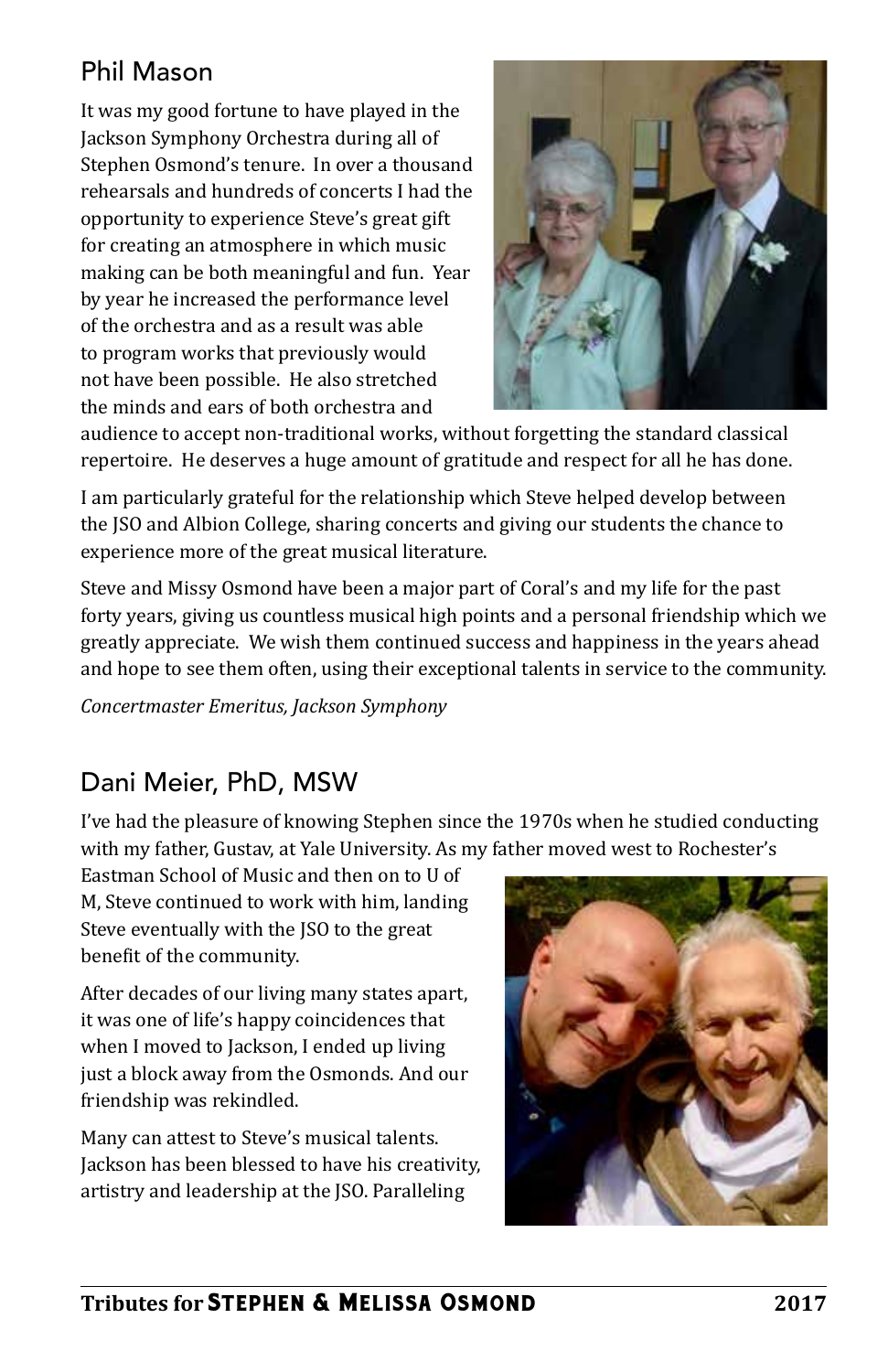that work, Steve gave to the community in other ways as well. As a 19 year employee of Jackson Public Schools, I was also grateful to have Steve's leadership on the JPS School Board. When, in 2000, students formed a Gay-Straight Alliance at Jackson High (the first in Jackson county), Steve led the Board with courage, standing up for students' rights despite internal and external threats. In so doing, he helped this town evolve into a more tolerant and inclusive community.

Again in 2005, Steve extended his generosity of spirit (and space) to Jackson, allowing me to utilize the JSO's downtown building to host a nationally recognized photographic exhibit on the Sudan. It offered the community a powerful glimpse into a war-torn country on the other side of the world, something that Jackson residents wouldn't have otherwise experienced.

Shortly before my father passed away just 8 months ago, I arranged for Steve to pay him a last visit in the hospital. My father—a man who taught conducting for half a century to talented students from around the world—had a special place in his heart for Steve, and I know it brought them both bittersweet joy to see each other. My father reflected on that visit more than once in his final days.

I'm grateful to call Steve my friend, a friend who's much like a brother. Congrats on your retirement, Maestro. Bravo.

*Chief Clinical Officer, Mid-State Health Network; JPS Social Worker, 1994-2013*



## Craig Richard Nelson

I met Stephen Osmond in 1982 at a restaurant in Ann Arbor. At the time I was told I was recognized because I looked important! Later, it was revealed to me that it was actually because I appeared snooty and smug. In reality, I was looking for the buffet.

The important thing is, we met! And boy, am I glad we did. Steve gave me the opportunity to stage opera and narrate concerts and even try my amateur hand at conducting, while all the while giving

me the invaluable opportunity to observe at close range the workings of a world-class maestro, mentor and faithful friend.

The JSO may be losing a Music Director but it is gaining a Legend.

*Actor, Author, Raconteur*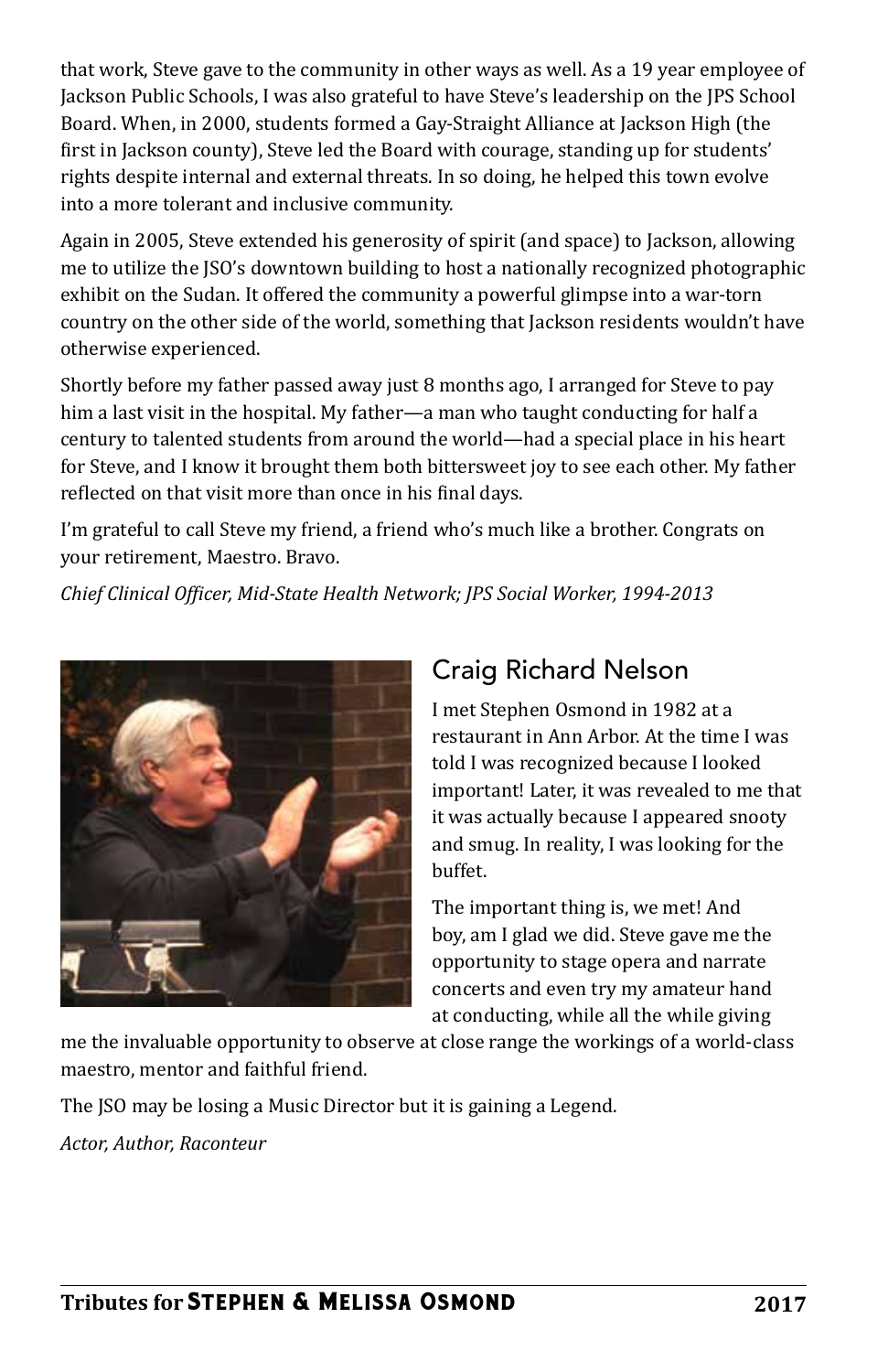## John Piper

I once heard that the profession with the most longevity and greatest overall satisfaction was the Maestro of an Orchestra. Conversely, I was told that the profession with the lowest self-esteem and highest suicide rate was a Dentist. It seems odd when I look back at my many years working with Steve Osmond since it was always like "pulling teeth" to get the concerts and events produced. But ahhhhhhh…….. all those wonderful SMILES! It was well worth the hard work. BRAVO MAESTRO! BRAVO! -your LD, Tech Director, Concussionist, Forte Professor and forever friend, John Piper

*Vice President of Production, Parade Studio, Macy's, NY Supervisor for Many Years of the Potter Center Music Hall aka Professor Felix Von Forte; the Maestro's Favorite Left Hand Man*

## Mark Rosenfeld

Steve Osmond has always been a wonderful friend, and the cultural backbone of the Jackson community. He was not only the creative leader of the symphony, but was also instrumental in managing the symphony's financial success and worked hard to improve other educational and community cultural activities.

*Chairman and CEO, Wilherst Developers, Inc. Former Chairman and CEO, Jacobson Stores Inc. Former Chair, JSO Board of Trustees*

# Greg Sandow

I've known Stephen for a long time — since we were both at the Yale School of Music, where he sang (wonderfully) a strange piece of mine. Then we reconnected when he invited me to Jackson to consult about the Symphony. I loved his conducting, loved spending time with him again, loved the others I met. You have a good thing going here, and who else but Stephen made it happen?

*Writer, composer, consultant, member of the Juilliard Graduate Studies Faculty*





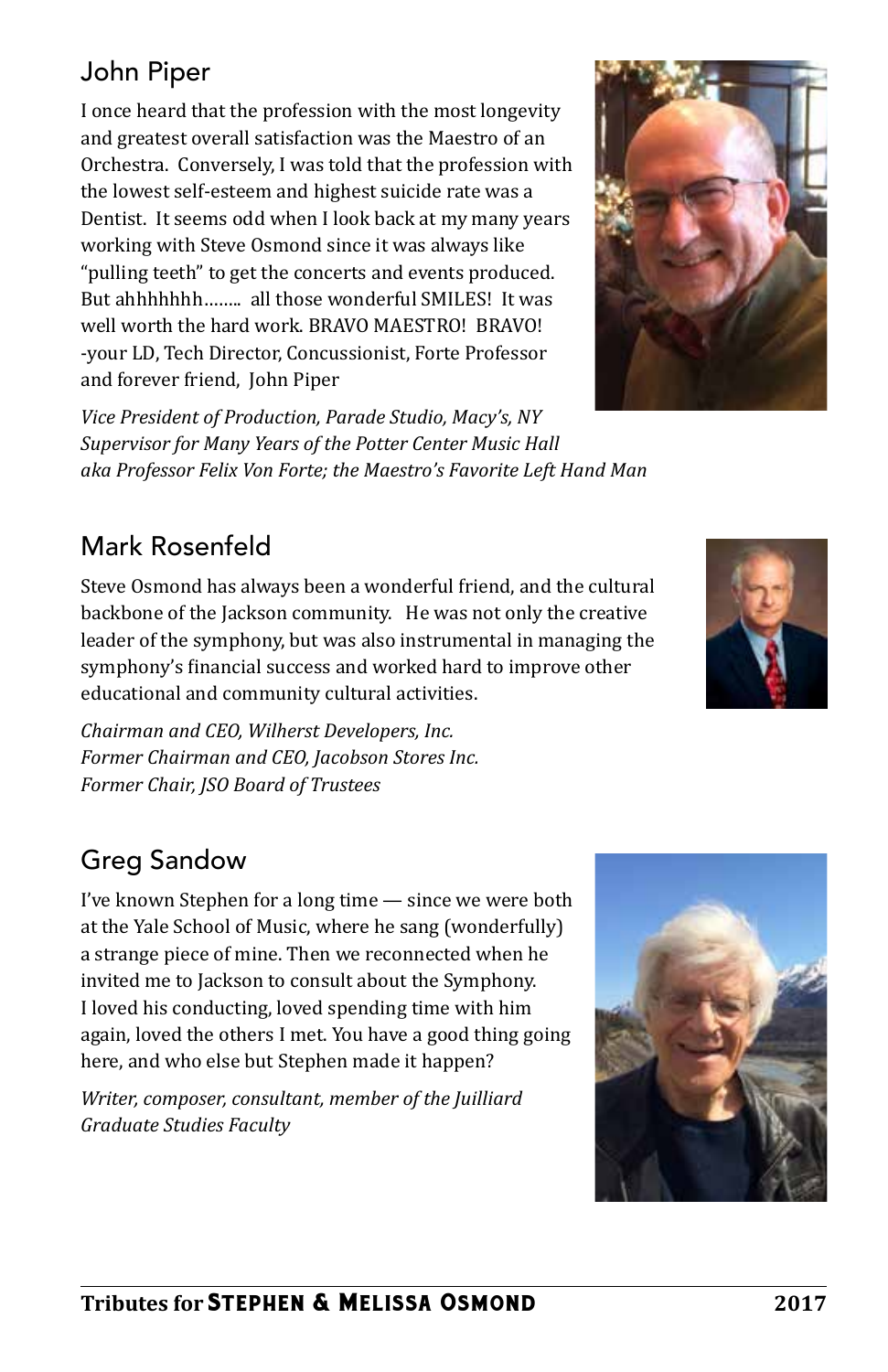

#### Richard Sherman

I have known Stephen Osmond since he graciously came to E. Lansing one day some nearly 20 ago and took me to lunch. He invited me to join the JSO as Principal flute to feature me as a National Endowment Visiting Specialist. He had this brainstorm that I would "serve as the concertmaster of the wind section", conducting woodwind sectionals and the like. I had never heard of such a thing, but it sounded both innovative and intriguing, and so I agreed. Thus began my insight into Stephen's brilliant knack for the whimsy of possibility.

Stephen entrusted me to lead the flute section in the JSO, filling out the rest of the section with talented students

with promising careers. He fostered a Mentor/Apprentice model, which has proven over the years to be a singular educational experience for teacher and student alike.

These are Stephen Osmond hallmarks, a passionate creative spirit, a sincere desire to build community, and a charismatic flair for eliciting the best from those around him.

I am grateful for every professional collaboration, and through his vision for the JSO, I am a better, more-expansive musician and person. This has been a golden era of inspired music making in the JSO under his leadership.

Stephen is my friend and trusted colleague, whose wry, self-effacing wit manages to crack me up during every rehearsal. There is no price one can place on a Maestro on the podium with that rare combination of talent and heart. His humanity and musicianship will resonate in our memories well beyond his passing of the baton.

*Professor of Flute, MSU College of Music JSO Principal Flutist since 1998, Principal Flute, Lansing Symphony Orchestra*



### Robert Smith

I have known Stephen for over 10 years while serving on the JSO Board. Over the years, he and , Missy and Mary have become good friends. I have never met someone who is so passionate about his work, his community and the people in the community. Stephen has been a huge asset to the JSO the entire Jackson community and we all have benefited from his passion, dedication, energy and enthusiasm.

Mary and I had pleasure of hosting the "Symphony in South Haven Weekend." Stephen and Missy (Erin, Marco, Ken, Rob and Joan) were lovely guests and we had an absolutely wonderful weekend.

*Managing Partner, Bond & Co.; Current JSO Treasurer*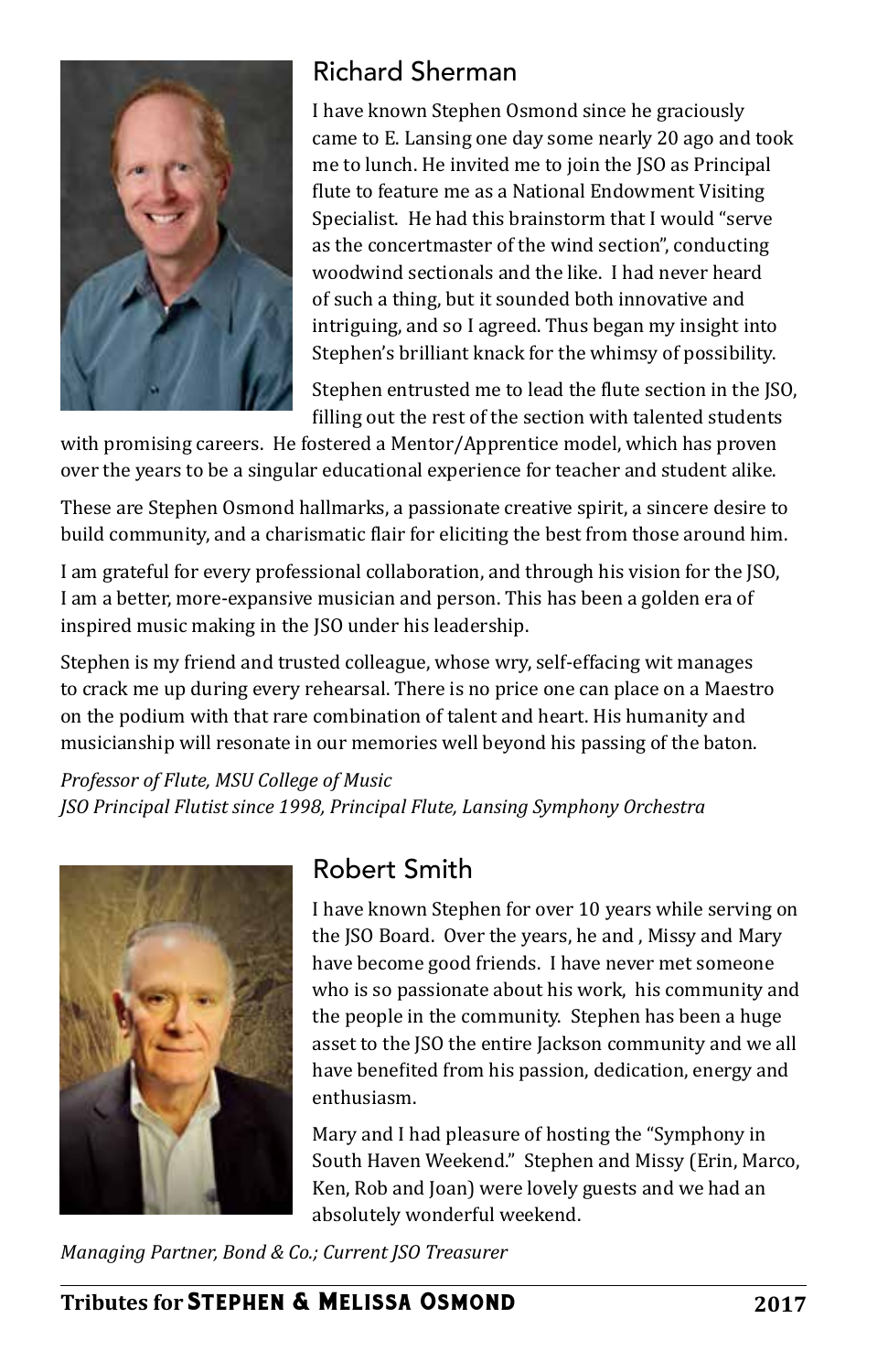### Viktor Uzur

Since my student years at MSU Stephen has been a great friend and a truly inspiring musician to work with! He has always made me feel at home in Jackson. It takes a great person to create a great legacy and enduring relationships! Congratulations, dear friend!

*Artistic Director, Bonneville Chamber Music Festival Professor of Cello, Weber State University Founding Member of the Richter Uzur Duo*

# Ralph Votapek

After so many collaborations with Stephen Osmond over some four decades it is a pleasure to reminisce about his distinguished career. In my experience Stephen is that rare conductor who always considered the needs and ideas of the soloist, but combined them with his musical ideas and had the skill to transfer them to the orchestra. Obviously not many music directors have had a 40 year tenure, and rarer still those who can leave the orchestra on such good terms with the musicians and respect from the community which he was happy to serve. No doubt his experience will still be of value in the future.



# Susan Waterfall

One of the highlights of my senior year in high school was performing in the musical "Allegro" with Steve Osmond. We sang in a trio together. His enchanting blue eyes and infectious musicality were irresistible! In the ensuing months and years I got to know his unusually creative family. His mother encouraged my piano playing and inspired me in many ways. We spent time with his remarkable uncle, Richard Condie, and heard him conduct the Tabernacle Choir in many settings. I learned a lot from all the behind the scenes joking and deep commitment to music. Thirty years passed and it was an extraordinary experience to connect with Steve and



perform Beethoven's 4th Piano Concerto with the JSO. Twenty-five years later Steve conducted my son Julian Pollack's piano concerto, with Julian at the piano. Steve's



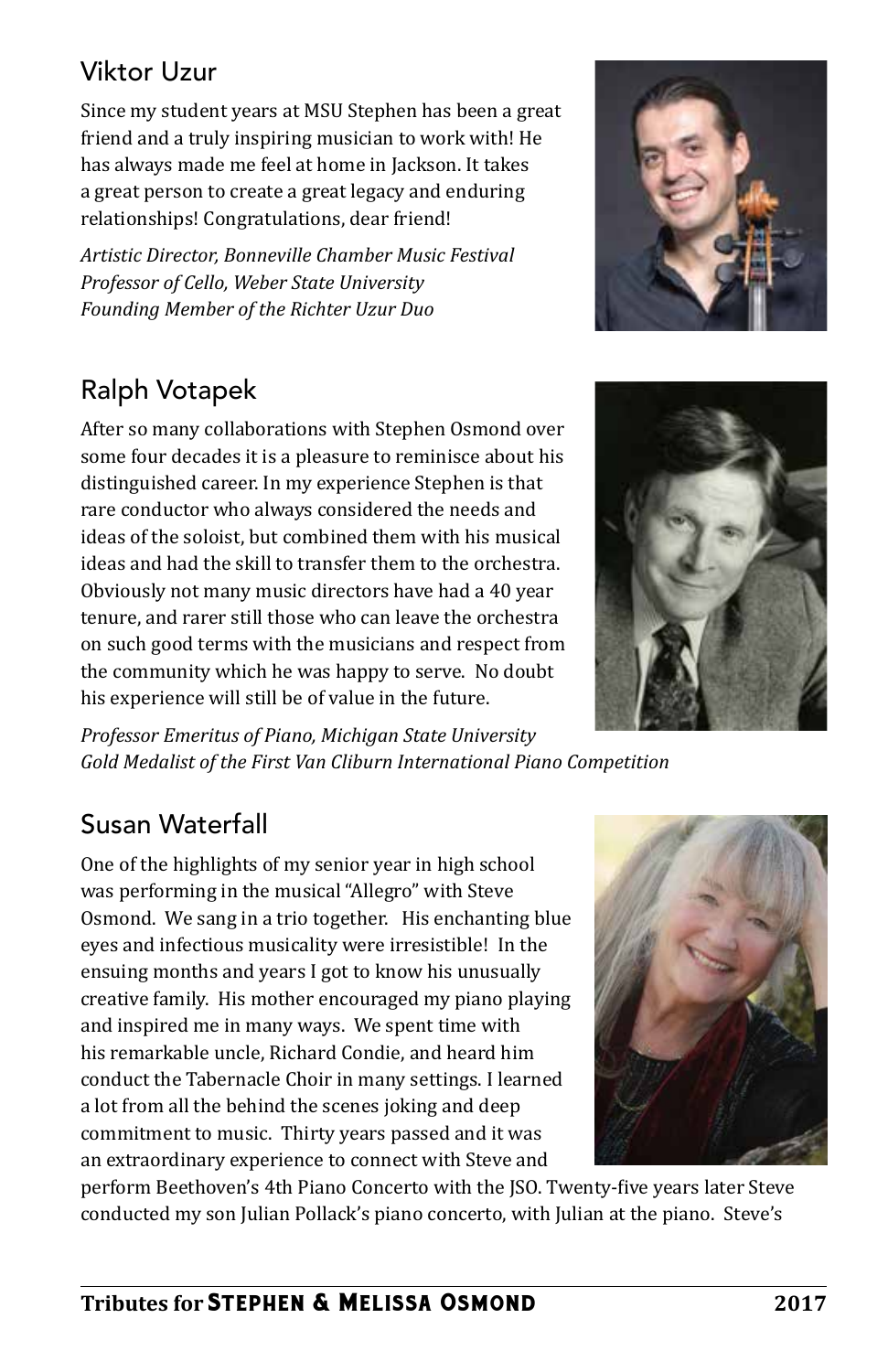wonderful warmth, strength, humor, and musicality made both of these performances unforgettable, precious memories.

*Pianist; Assoc. Artistic Director, Mendocino Music Festival*



#### Glenn Watkins

I first met Stephen Osmond as a colleague at the University of Michigan a thousand years ago. Yet, I shall never forget his final all –Wagner concert at Michigan before leaving for Jackson, and in many ways he remains one of my most memorable university colleagues to this day. When he left for Jackson, little could either of us have expected what finally came to pass in your wonderful city. One of his first concerts I attended there took place in the high school auditorium. The magnificent facilities that were to come, including the elegant concert hall and his offices and music school in mid-town Jackson, were but a dream. I met Missy the

day she arrived in Ann Arbor from Chicago, later attended their wedding, knew both of their children from the day they were born, and have kept his entire family amongst my most cherished friends. That has been his gift to me. The city of Jackson and his many friends here can no doubt color this picture with other rich details, but surely with memories no richer than mine.

*Earl V. Moore Professor Emeritus of Musicology, University of Michigan; Distinguished Author, Editor and Educator*



#### Xie Min

Maestro Osmond is one of my mentors and close friends. Playing with the JSO for over 20 years has provided me with many opportunities to witness Stephen leading JSO and working with musicians from many institutions and countries. In particular, Stephen never hesitates to provide a platform for young musicians to shine. My bond to the JSO has gradually become friends getting together, and family reunions, with so many unforgettable events. One of the highlights was our touring, teaching and conducting trip in the summer of 2015 to Guangzhou, Beijing and Xi'an in China, where faculty members and students express fond memories.

Because of Stephen and Missy, Jackson is another home to my family. We forever cherish the wonderful time we've experienced here and other friends we are introduced in Jackson.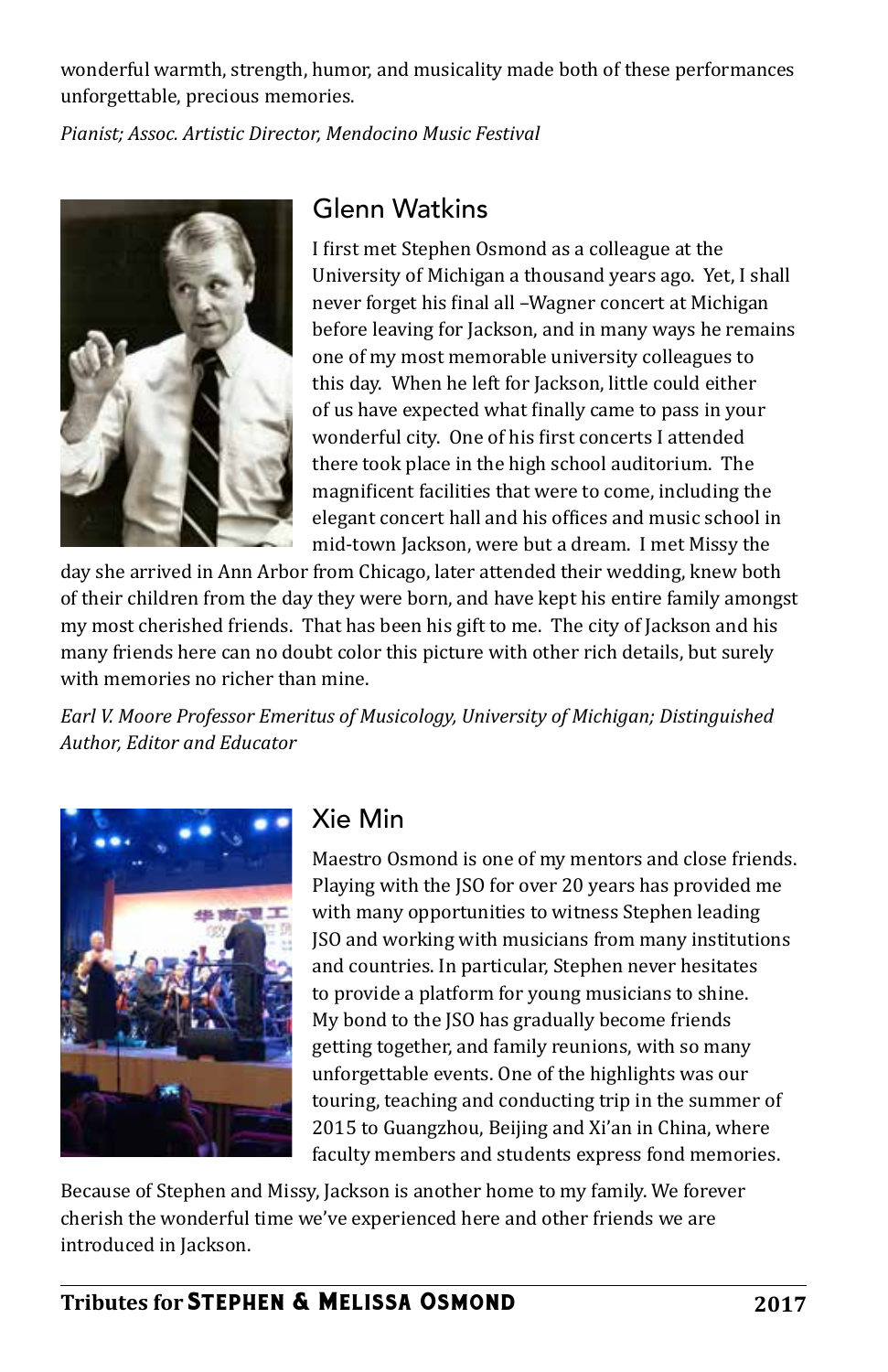As we celebrate Stephen's remarkable journey as Music Director of JSO, my appreciation reflects our concerts, afterglows, guild galas, fund-raising parties, road trip to NYC to visit our children, and the paramount "Manhattan."

*JSO Concertmaster Since 2004*

## Jeff Zook

As you anticipate your final chord with the JSO, I wanted to share with you my reflections of a time oh so long ago when an awkward teenager came to your door and expressed interest in the Symphony Orchestra. You were gracious enough to allow me to join the adults and through the humility of Susan Whitener I got to play first flute at times with the JSO. I knew then, at the ripe old age of 15, that this is where I belonged

The JSO was my playground and you were my hero. I watched carefully how you moved your stick, how you talked to people in the orchestra, how you interacted with soloists. I had no idea how you could do what you



did, but everything you did inspired me. The seed was planted.

Now in my 26th year with the Detroit Symphony, everyday I watch carefully what each conductor does, how he/she interacts with me and our soloists. I'm still learning everyday, but my biggest reflection now is that it all began in some high school auditorium in Jackson with me watching you conduct the JSO.

One highlight of my soloist career was playing the Corigliano Pied Piper with you and the JSO. I remember being impressed at how the orchestra had grown and how the audiences were not only bigger but engaged in what was going on. The way that you and the board had gotten the community involved, it was clear to me that the orchestra was no longer something that happened to be in Jackson, but it had become something that defined Jackson.

I watch from the Internet now – checking out your programming and watching and listening to any clips that appear online or at JTV. I do this with pride and admiration something I've always felt for you and your work in my hometown!

Bravo to you, Maestro. Good luck on the next movement. Thank you and congratulations!

*Piccolo – Detroit Symphony; Professor of Flute – Oakland University*